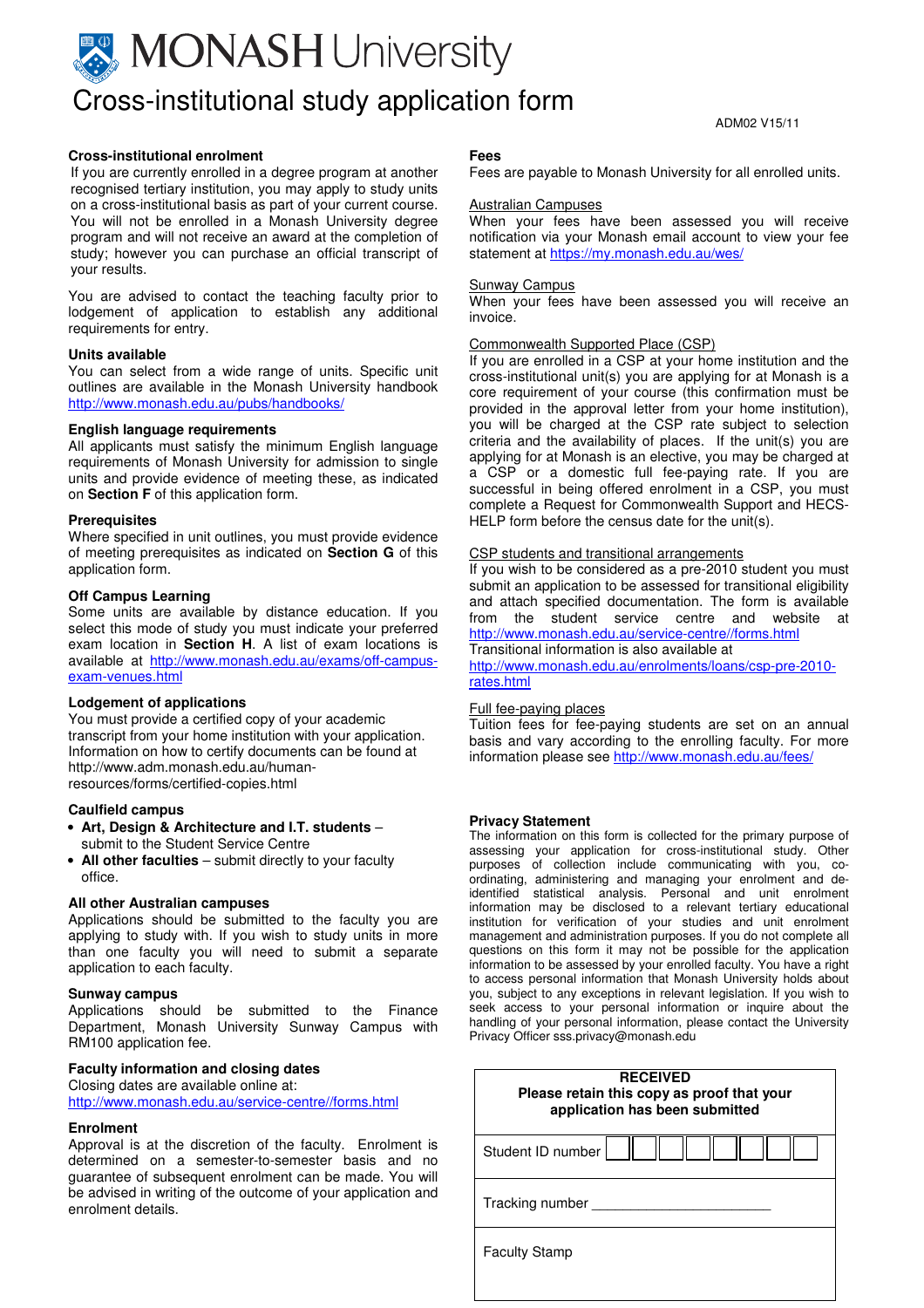

ADM02 V15/11

| Tracking number:                                                                          |  | Faculty sent to: |                                                                                   | Campus: |                          |                                                       |              |                      |             |      |
|-------------------------------------------------------------------------------------------|--|------------------|-----------------------------------------------------------------------------------|---------|--------------------------|-------------------------------------------------------|--------------|----------------------|-------------|------|
| <b>Section A Personal details</b>                                                         |  |                  |                                                                                   |         |                          |                                                       |              |                      |             |      |
| Have you ever applied to, or enrolled at, Monash University?<br>□ Yes □ No                |  |                  |                                                                                   |         |                          |                                                       |              |                      |             |      |
| If yes, please state student ID number                                                    |  |                  |                                                                                   |         |                          |                                                       |              |                      |             |      |
| Family name                                                                               |  |                  |                                                                                   |         |                          |                                                       |              |                      |             |      |
| Given names                                                                               |  |                  |                                                                                   |         |                          |                                                       |              |                      |             |      |
| Sex (M or F)                                                                              |  |                  | Date of birth                                                                     |         |                          |                                                       |              |                      |             |      |
| <b>Postal address</b>                                                                     |  |                  |                                                                                   |         |                          | Day                                                   | <b>Month</b> |                      |             | Year |
| Number/Street                                                                             |  |                  |                                                                                   |         |                          |                                                       |              |                      |             |      |
|                                                                                           |  |                  |                                                                                   |         |                          |                                                       |              |                      |             |      |
| Suburb/City/<br>Country                                                                   |  |                  |                                                                                   |         |                          |                                                       |              |                      |             |      |
| State                                                                                     |  |                  | Postcode                                                                          |         |                          |                                                       |              |                      |             |      |
| Telephone/mobile                                                                          |  |                  |                                                                                   |         |                          |                                                       |              |                      |             |      |
| Email address                                                                             |  |                  |                                                                                   |         |                          |                                                       |              |                      |             |      |
| Section B Citizenship status (attach certified proof)                                     |  |                  |                                                                                   |         |                          |                                                       |              |                      |             |      |
| I am an Australian citizen                                                                |  |                  | If ticked, attach certified proof eg<br>$\Box$<br>birth certificate, passport etc |         |                          |                                                       |              |                      |             |      |
| I am a New Zealand citizen                                                                |  |                  | If ticked, attach certified proof<br>$\Box$                                       |         |                          |                                                       |              |                      |             |      |
| I am the holder of an Australian Permanent Resident Visa<br>(including humanitarian visa) |  |                  |                                                                                   |         | $\Box$                   | If ticked, attach certified proof                     |              |                      |             |      |
| I am on an international visa (eg student, spouse, diplomatic,<br>temporary, bridging)    |  |                  |                                                                                   |         | □                        | If ticked, attach certified proof                     |              |                      |             |      |
| I am a Malaysian citizen                                                                  |  |                  |                                                                                   |         | □                        | If ticked, attach certified proof eg<br>identity card |              |                      |             |      |
| Section C Home institution approval (home institution to complete)                        |  |                  |                                                                                   |         |                          |                                                       |              |                      |             |      |
| Name and stamp of home institution                                                        |  |                  |                                                                                   |         |                          |                                                       |              |                      | Institution |      |
|                                                                                           |  |                  |                                                                                   |         |                          |                                                       |              |                      | stamp       |      |
| Name of course                                                                            |  |                  |                                                                                   |         |                          |                                                       |              |                      |             |      |
| Fee status at home institution                                                            |  |                  | □ Current CSP<br>$\Box$ Pre-10 CSP<br>$\Box$ Pre-09 CSP<br>□ Pre-08 CSP           |         | $\Box$ Domestic full fee |                                                       | full fee     | $\Box$ International |             |      |
| Will the units applied for in Section D be<br>counted towards the above course?           |  |                  | $\Box$ Yes<br>$\Box$ No                                                           |         |                          |                                                       |              |                      |             |      |
| Are the units electives or core<br>requirements of the student's course?                  |  |                  | □ Core requirement<br>$\Box$ Elective                                             |         |                          |                                                       |              |                      |             |      |
| Name and position of approving officer                                                    |  |                  |                                                                                   |         |                          |                                                       |              |                      |             |      |
| Email                                                                                     |  |                  |                                                                                   |         |                          | Telephone                                             |              |                      |             |      |
| Signature                                                                                 |  |                  |                                                                                   |         |                          | Date                                                  |              |                      |             |      |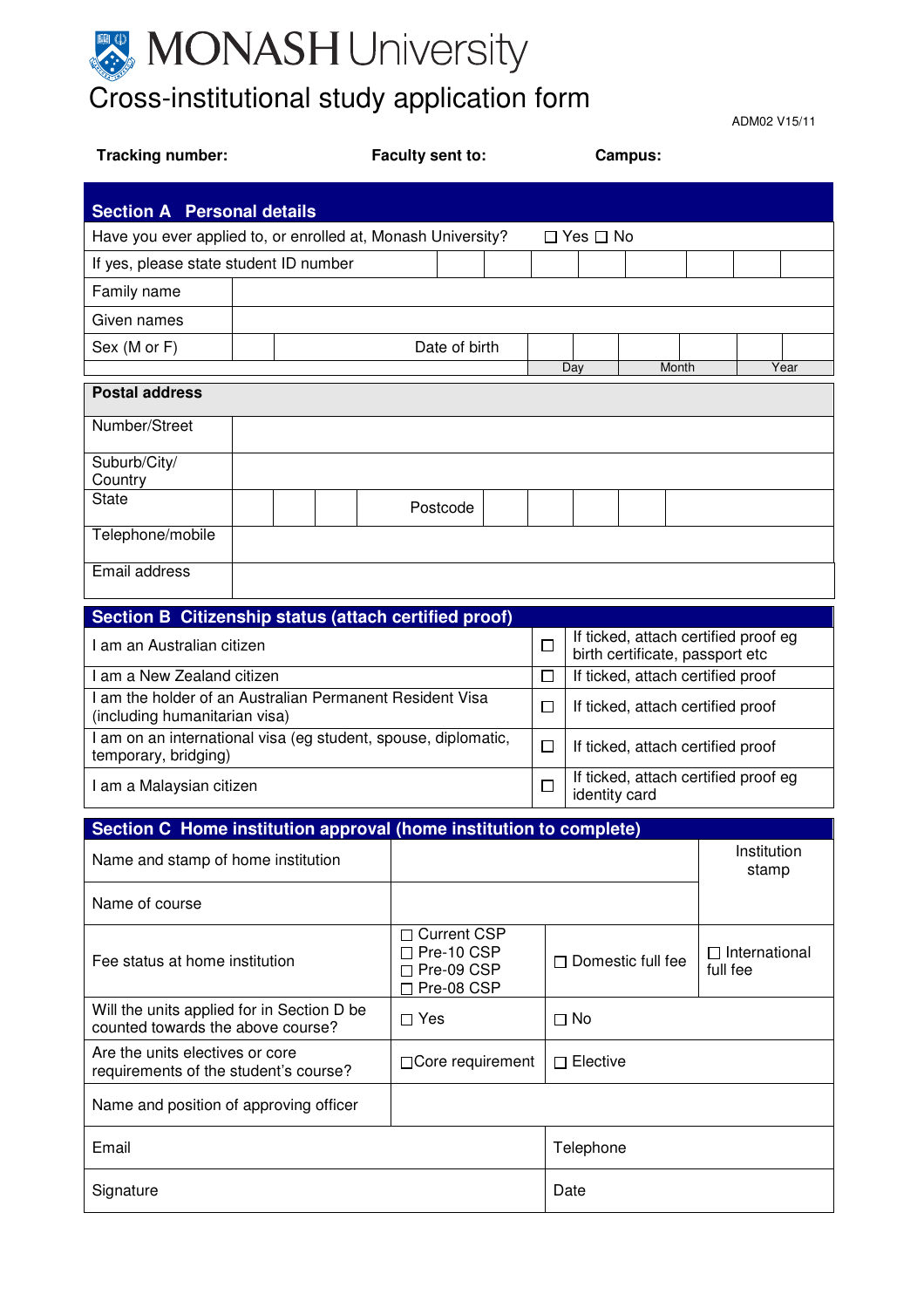# **MONASH University** Cross-institutional study application form

ADM02 V15/11

#### **Section D Monash University unit details**

Please list below the units you wish to apply for. Unit offering details including semester and mode of offering are located online at www.monash.edu.au/pubs/handbooks.

|           |            |      |          |                   | <b>Office Use Only</b> |                     |               |
|-----------|------------|------|----------|-------------------|------------------------|---------------------|---------------|
| Unit code | Unit title | Year | Semester | Day/DE<br>Evening | Campus                 | Approved?<br>Yes/No | Authorised by |
|           |            |      |          |                   |                        |                     |               |
|           |            |      |          |                   |                        |                     |               |
|           |            |      |          |                   |                        |                     |               |
|           |            |      |          |                   |                        |                     |               |

| Section E Reason for applying for Cross-Institutional enrolment - applicant statement |
|---------------------------------------------------------------------------------------|
|                                                                                       |
|                                                                                       |
|                                                                                       |
|                                                                                       |
|                                                                                       |
|                                                                                       |
|                                                                                       |
|                                                                                       |
|                                                                                       |
|                                                                                       |
|                                                                                       |
|                                                                                       |
|                                                                                       |
|                                                                                       |
|                                                                                       |
|                                                                                       |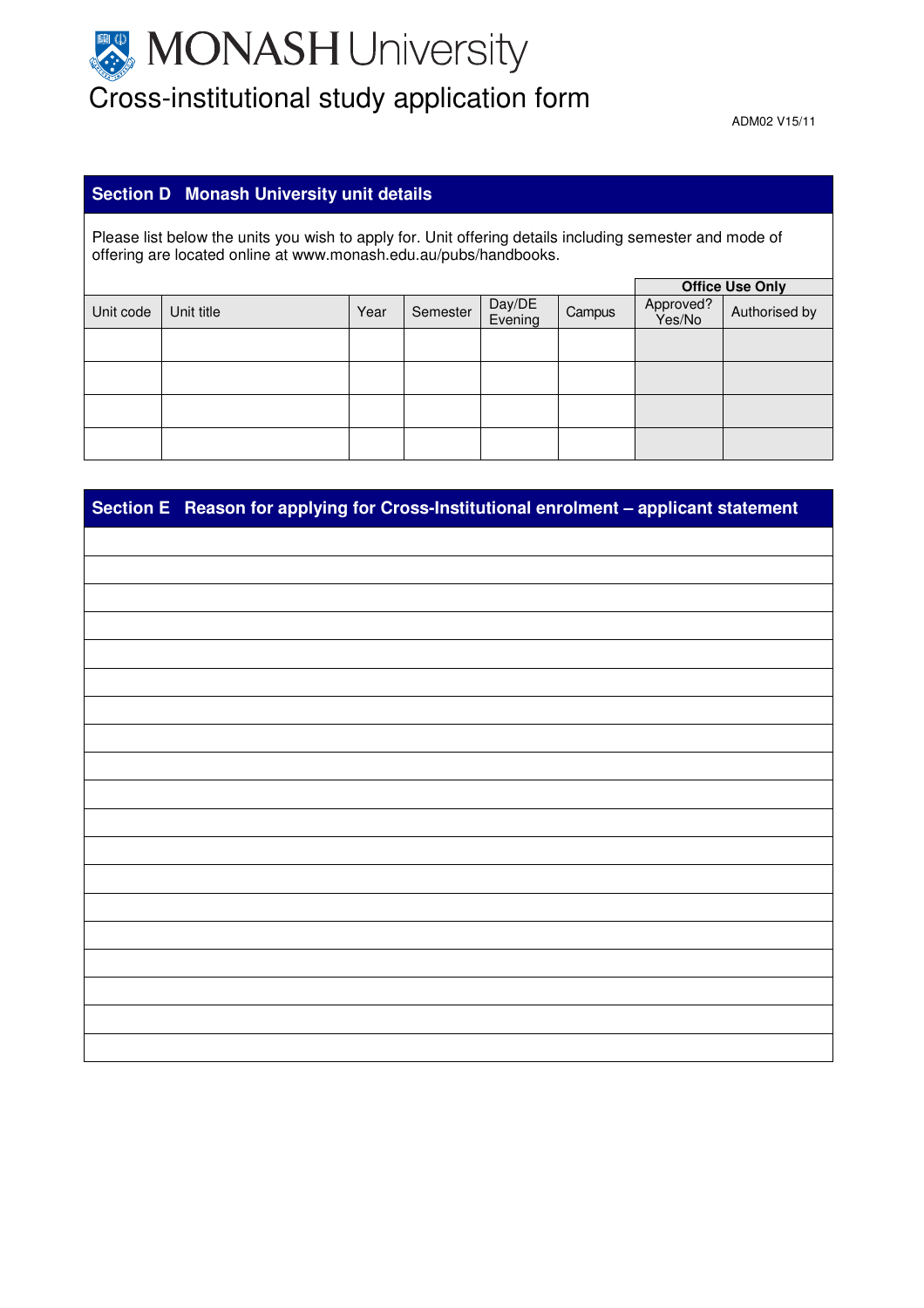

### Cross-institutional study application form

ADM02 V15/11

#### **Section F English language requirements**

Please tick one of the boxes below to indicate how you have met the minimum Monash University English requirement. You must attach certified evidence of having met these requirements (eg an official transcript of results). You are advised to contact your faculty prior to lodging your application to establish if you will need to meet any course specific English language requirements in addition to those listed below. Completed the last two years of my secondary schooling, or Secondary schooling or  $\Box$ equivalent, in an English medium educational institution. equivalent Satisfactorily completed study equivalent to at least 24 Monash credit points (one standard full-time semester) in an  $\Box$ Tertiary study English medium educational institution at Australian VET certificate IV level or above, or equivalent. Single higher education units Passed a unit in an English medium higher education  $\Box$ institution. Achieved minimum overall score of 6.5 **and**  Achieved a minimum score in each band of: IELTS academic English test  $\Box$ Reading: 6.0 Listening: 6.0<br>Writing: 6.0 Writing: Speaking: 6.0 Achieved minimum overall score of 580 **and**  Paper-based TOEFL English test  $\Box$ Achieved a minimum score in the Test of Written English of 4.5 Achieved minimum overall score of 90 **and**  Internet-based TOEFL English  $\Box$ Achieved a minimum score in these components of: test Written section: 22 Other sections: 20 Cambridge Certificate in Advanced English (CAE) Achieved a grade of "A"  $\Box$ Cambridge Certificate of<br>Proficiency in English Achieved a grade of "C"  $\Box$ 

#### **Section G Prerequisite requirements**

Where prerequisite requirements exist for the unit(s) you wish to study, you must attach certified evidence of having met these requirements (eg an official transcript of results).

|            | Have you attached certified proof of having met any existing prerequisites? |
|------------|-----------------------------------------------------------------------------|
| $\Box$ Yes | $\Box$ No – there are no prerequisite requirements                          |

#### **Section H Off Campus Learning students exam location**

| Please indicate your preferred exam location (see http://www.monash.edu.au/exams/off-campus-exam-<br>venues.html) |  |  |  |  |
|-------------------------------------------------------------------------------------------------------------------|--|--|--|--|
| Exam location number                                                                                              |  |  |  |  |
| Exam location centre                                                                                              |  |  |  |  |
| Exam location place                                                                                               |  |  |  |  |